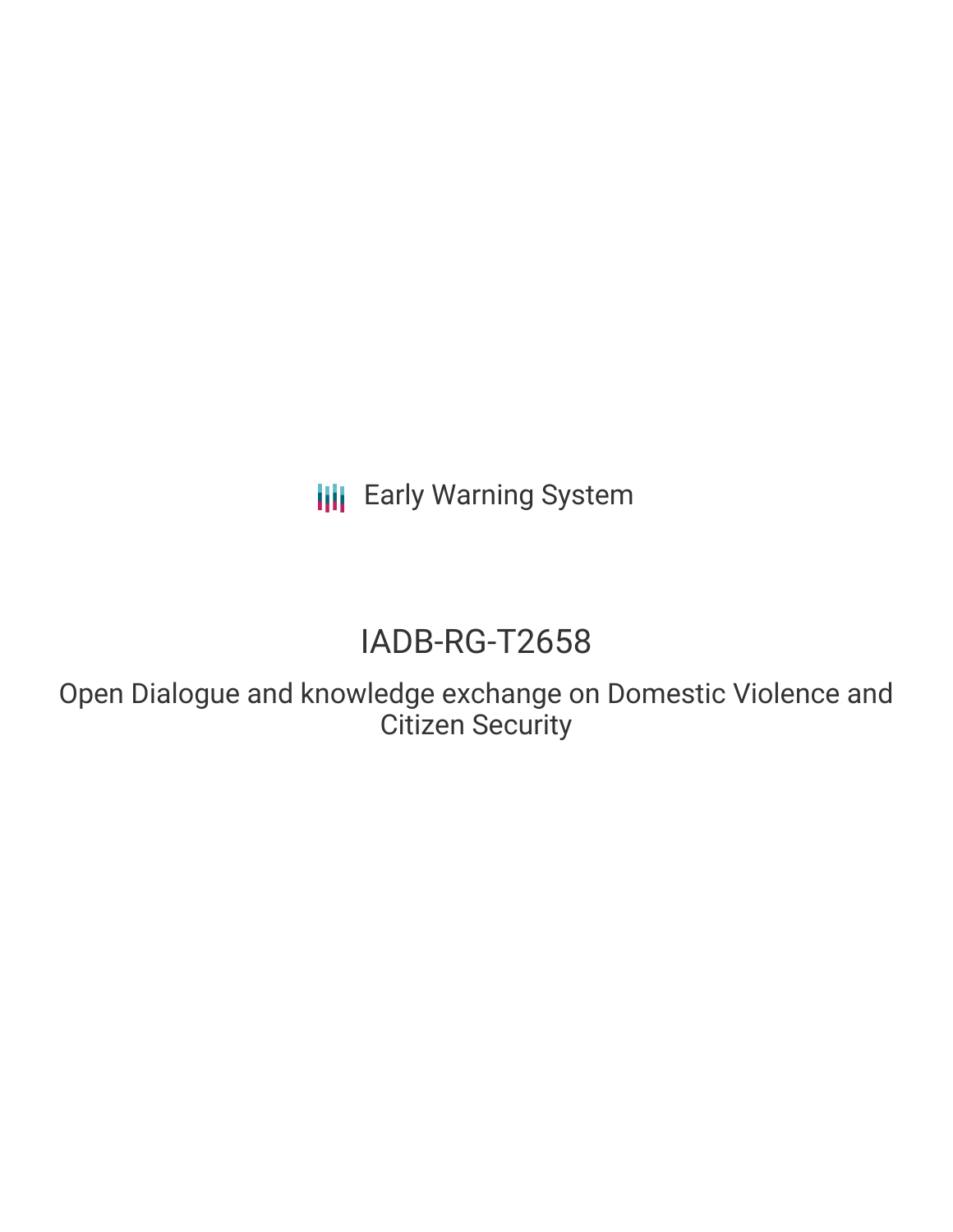

#### **Quick Facts**

| <b>Financial Institutions</b>  | Inter-American Development Bank (IADB)                          |
|--------------------------------|-----------------------------------------------------------------|
| <b>Status</b>                  | Approved                                                        |
| <b>Bank Risk Rating</b>        |                                                                 |
| <b>Voting Date</b>             | 2015-10-19                                                      |
| <b>Sectors</b>                 | Education and Health, Law and Government, Technical Cooperation |
| <b>Investment Type(s)</b>      | Grant                                                           |
| <b>Investment Amount (USD)</b> | $$0.15$ million                                                 |
| <b>Project Cost (USD)</b>      | $$0.15$ million                                                 |
|                                |                                                                 |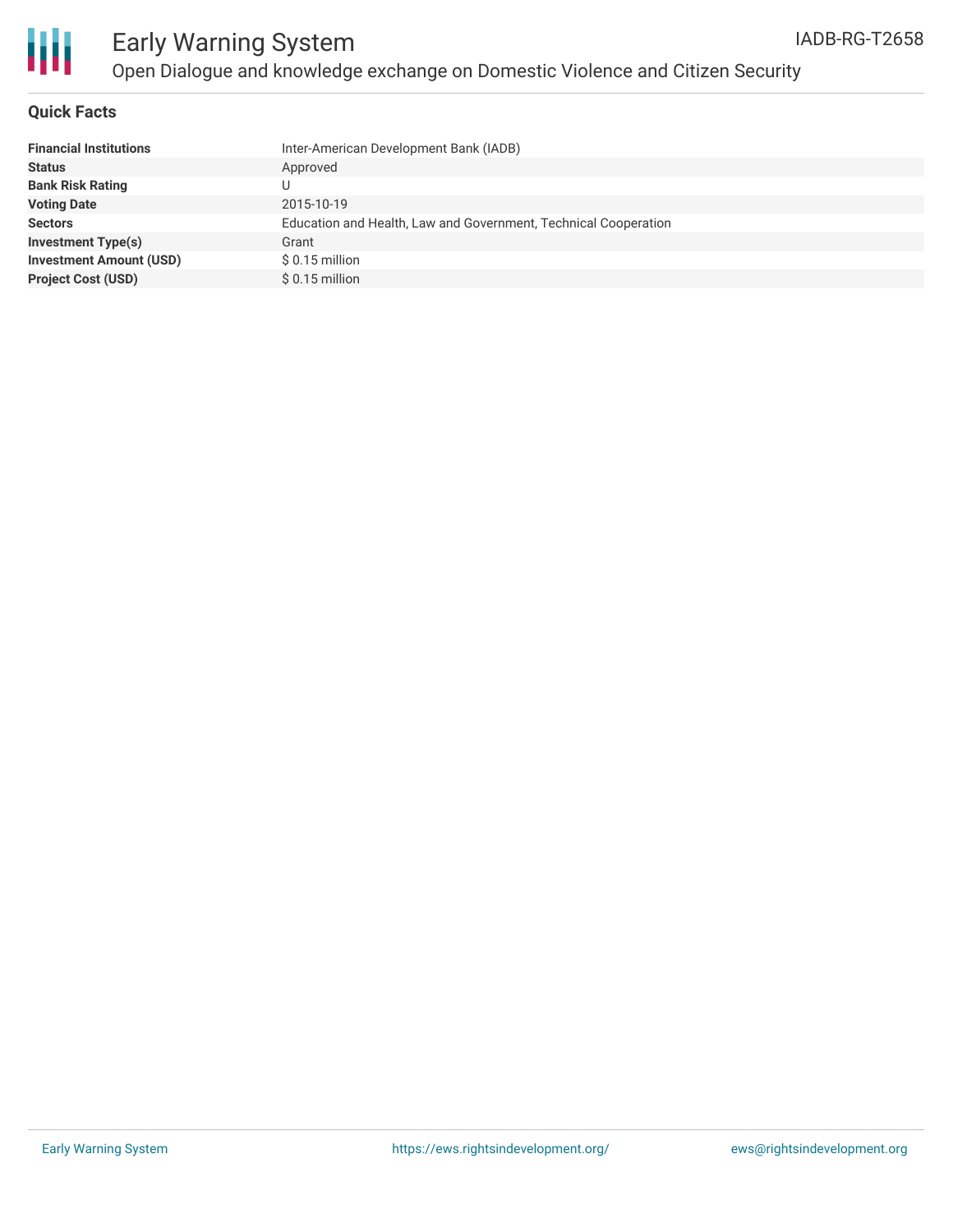

### Early Warning System Open Dialogue and knowledge exchange on Domestic Violence and Citizen Security

#### **Project Description**

This project provides access to knowledge and sharing of best practices for governments in Latin America and the Caribbean. The specific policies being disseminated cover relations between governments, civil society, and academia as well as citizen security issues.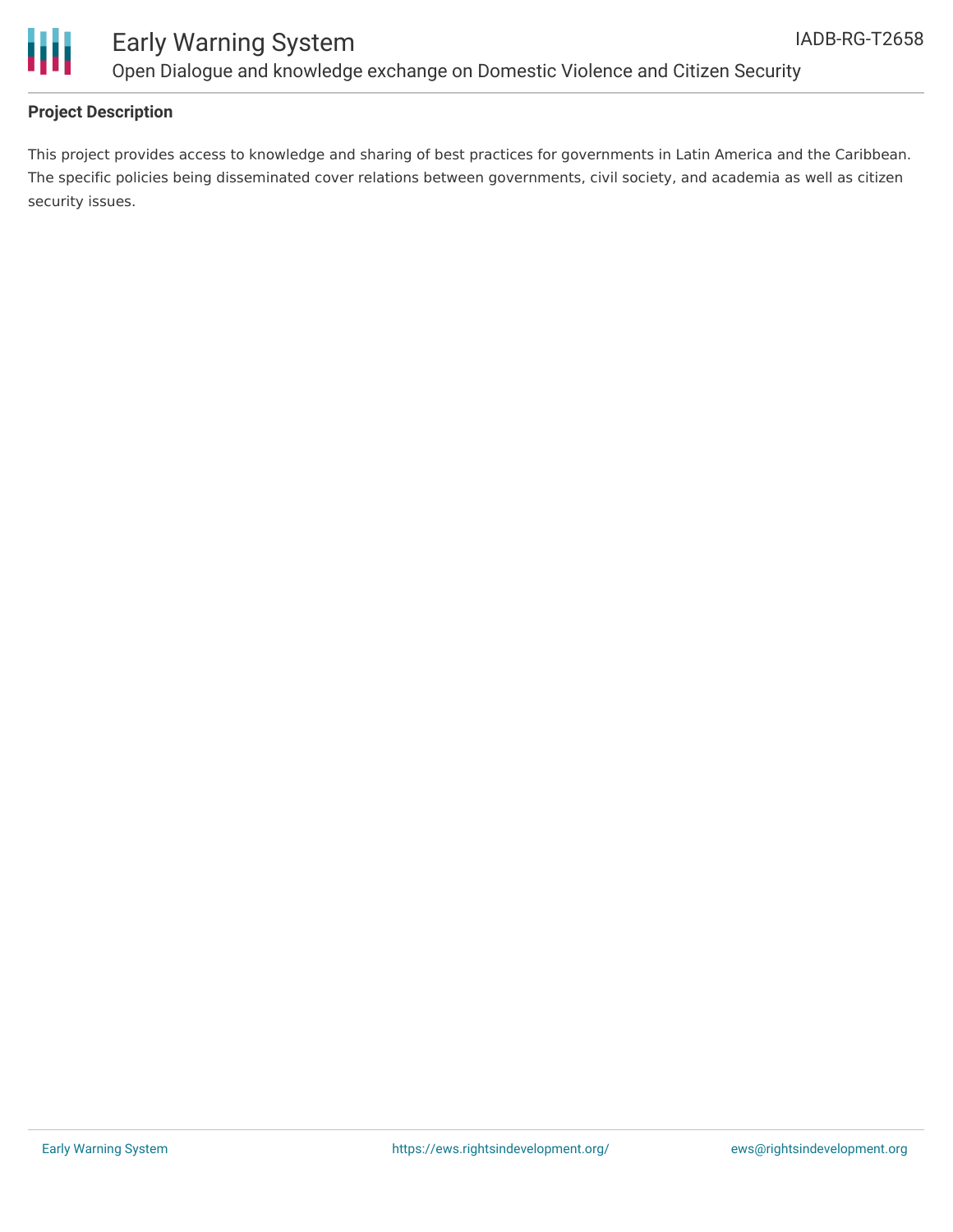

### Early Warning System Open Dialogue and knowledge exchange on Domestic Violence and Citizen Security

#### **Investment Description**

• Inter-American Development Bank (IADB)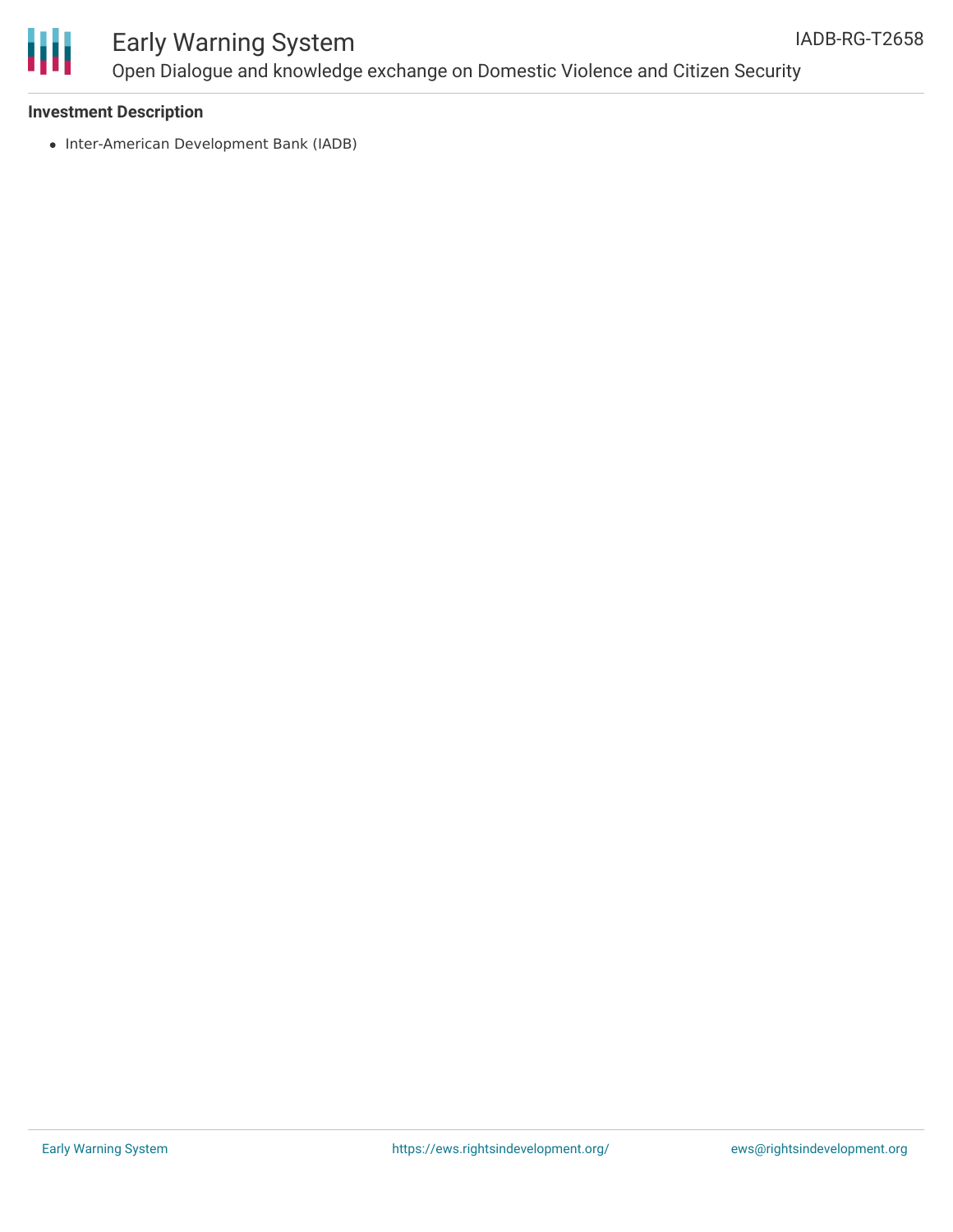

#### **Contact Information**

\*no contact information provided\*

#### ACCOUNTABILITY MECHANISM OF IADB

The Independent Consultation and Investigation Mechanism (MICI) is the independent complaint mechanism and fact-finding body for people who have been or are likely to be adversely affected by an Inter-American Development Bank (IDB) or Inter-American Investment Corporation (IIC)-funded project. If you submit a complaint to MICI, they may assist you in addressing the problems you raised through a dispute-resolution process with those implementing the project and/or through an investigation to assess whether the IDB or IIC is following its own policies for preventing or mitigating harm to people or the environment. You can submit a complaint by sending an email to MICI@iadb.org. You can learn more about the MICI and how to file a complaint at http://www.iadb.org/en/mici/mici,1752.html (in English) or http://www.iadb.org/es/mici/mici,1752.html (Spanish).